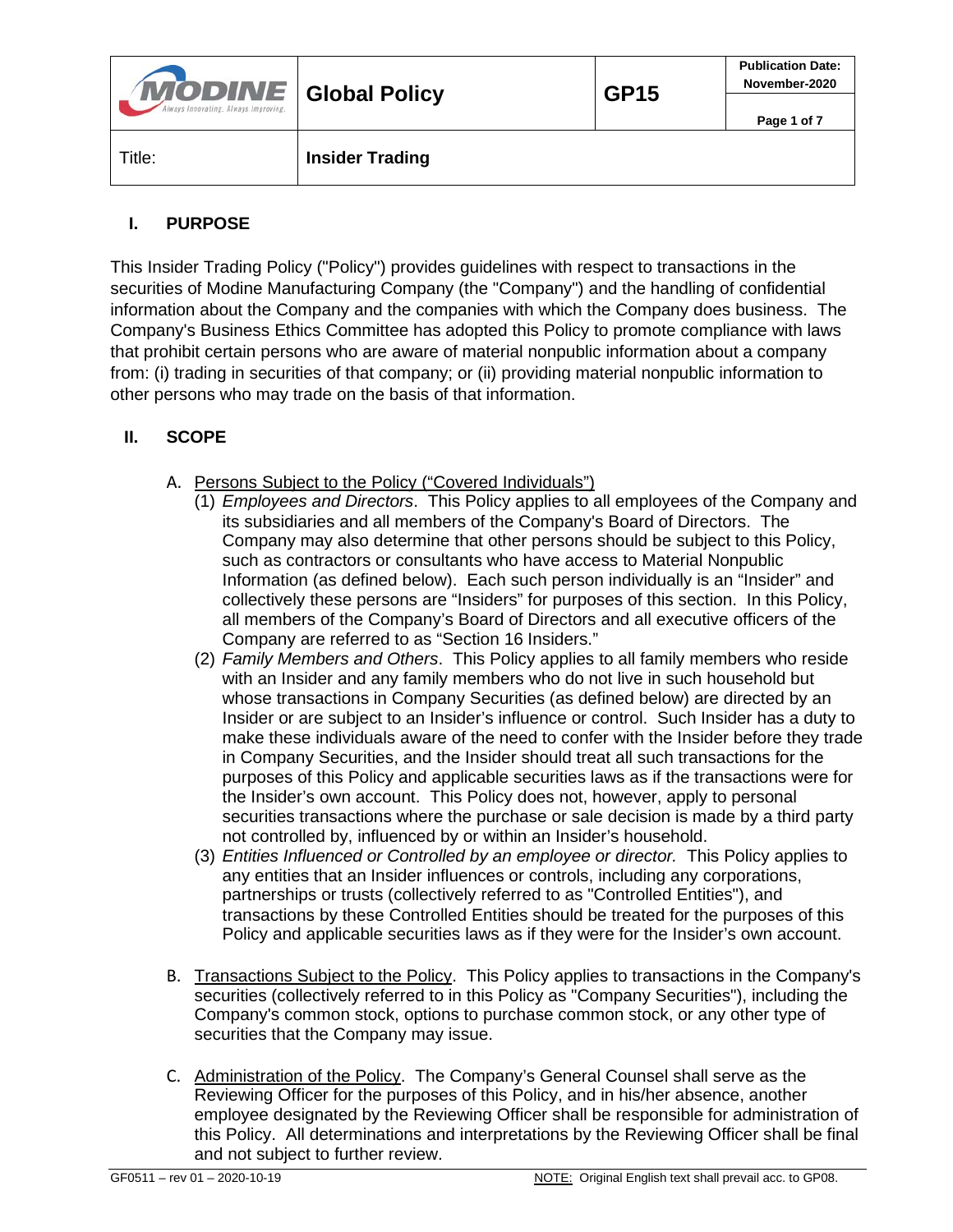| <b>MODINE</b> Global Policy<br>Always Innovating, Always Improving, |                        | <b>GP15</b> | <b>Publication Date:</b><br>November-2020 |
|---------------------------------------------------------------------|------------------------|-------------|-------------------------------------------|
|                                                                     |                        |             | Page 2 of 7                               |
| Title:                                                              | <b>Insider Trading</b> |             |                                           |

#### **III. POLICY STATEMENT**

- A. General Policy. It is the policy of the Company that no Covered Individual who is aware of Material Nonpublic Information relating to the Company may, directly, or indirectly:
	- (1) Engage in transactions in Company Securities, except as otherwise specified in this Section under the headings "Certain Transactions Under 401(k) Plans" and "Rule 10b5-1 Plans;"
	- (2) Recommend to another the purchase or sale of any Company Securities;
	- (3) Disclose Material Nonpublic Information to persons within the Company whose jobs do not require them to have such information, or outside of the Company to other persons, including, but not limited to, family, friends, business associates, investors and consultants, unless any such disclosure is made in accordance with the Company's policies regarding the protection or authorized external disclosure of such information regarding the Company. This includes the sharing of such information through social media or other internet-based forums; or
	- (4) Assist anyone engaged in the above activities.

In addition, it is the policy of the Company that no Covered Individual who, in the course of working for the Company, learns of Material Nonpublic Information about another company with which the Company does business, including a customer or supplier of the Company, may trade in that company's securities until the information becomes public or is no longer material.

There are no exceptions to this Policy, except as specifically noted herein. Transactions that may be necessary or justifiable for independent reasons (such as the need to raise money for an emergency expenditure) are not excepted from this Policy. The securities laws do not recognize any mitigating circumstances, and, in any event, even the appearance of an improper transaction must be avoided to preserve the Company's reputation for adhering to the highest standards of conduct.

- B. Certain Transactions Under 401(k) Plans. This Policy does prohibit certain elections a Company employee may make under the 401(k) plan if that employee has Material Nonpublic Information at the time of such elections, including: (a) an election to make an intra-plan transfer of an existing account balance out of the Company stock fund; and (b) an election to borrow money against your 401(k) plan account if the loan will result in a liquidation of some or all of your Company stock fund balance.
- C. Rule 10b5-1 Plans. Rule 10b5-1 under the U.S. Securities Exchange Act provides a defense from insider trading liability under Rule 10b-5. In order to be eligible to rely on this defense, a person must enter into a Rule 10b5-1 plan for transactions in Company Securities that meets certain conditions specified in the Rule (a "Rule 10b5-1 Plan") before making such transactions. If the plan meets the requirements of Rule 10b5-1, Company Securities may be purchased or sold without regard to certain insider trading restrictions, so long as the person making the trade complies with the terms of the plan.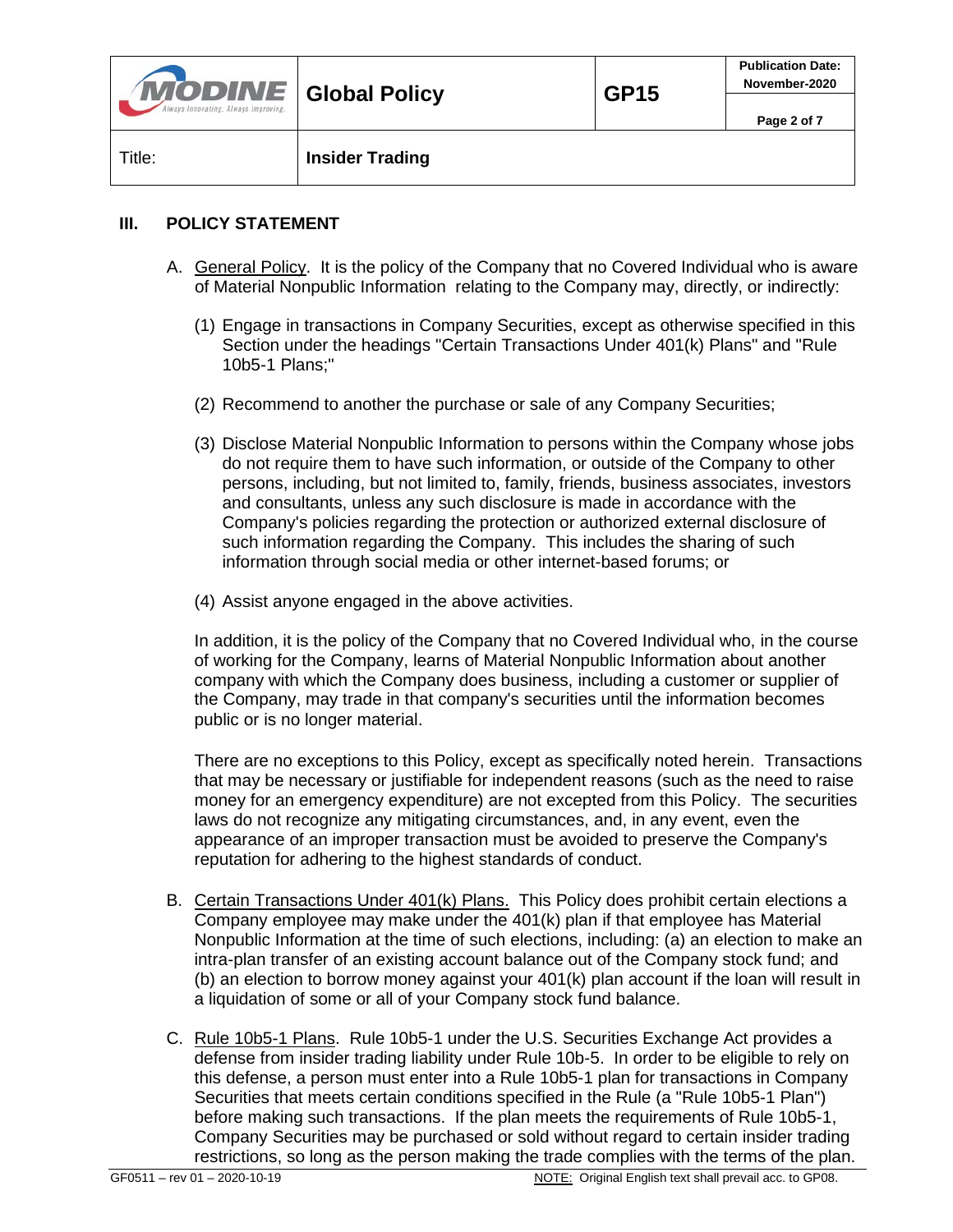| <b>MODINE</b> Global Policy<br>Always Innovating, Always Improving, |                        | <b>GP15</b> | <b>Publication Date:</b><br>November-2020 |
|---------------------------------------------------------------------|------------------------|-------------|-------------------------------------------|
|                                                                     |                        |             | Page 3 of 7                               |
| Title:                                                              | <b>Insider Trading</b> |             |                                           |

In general, a Rule 10b5-1 Plan must be entered into at a time when the person entering into the plan is not aware of Material Nonpublic Information. Once the plan is adopted, the person must not exercise any influence over the amount of securities to be traded, the price at which they are to be traded or the date of the trade. The plan must either specify the amount, pricing and timing of transactions in advance or delegate discretion on these matters to an independent third party.

#### **IV. DEFINITIONS**

Material Information. Information is considered "material" if a reasonable investor would consider that information important in making a decision to buy, hold or sell securities. Any information that could be expected to affect the Company's stock price, whether it is positive or negative, should be considered material. There is no bright-line standard for assessing materiality; rather, materiality is based on an assessment of all of the facts and circumstances, and is often evaluated by enforcement authorities with the benefit of hindsight. While it is not possible to define all categories of material information, some examples of information that ordinarily would be regarded as material are:

- Projections of future earnings or losses, or other earnings guidance;
- Changes to previously announced earnings guidance, or the decision to suspend earnings guidance;
- A pending or proposed merger, significant acquisition or tender offer;
- A pending or proposed acquisition or disposition of a significant asset;
- A pending or proposed significant joint venture;
- A significant company restructuring;
- Significant related party transactions;
- A change in dividend policy, the declaration of a stock split, or an offering of additional securities;
- Bank borrowings or other financing transactions outside of the ordinary course;
- The establishment of a repurchase program for Company Securities;
- A significant change in management;
- A change in auditors or notification that the auditor's reports may no longer be relied upon;
- Development of a significant new product, process, or service;
- Pending or threatened significant litigation or the resolution of such litigation;
- Impending bankruptcy or the existence of severe liquidity problems;
- The gain or loss of a significant customer or supplier; and
- The imposition of a ban on trading in Company Securities or the securities of another company.

When Information is Considered Public. Information that has not been disclosed to the public is generally considered to be nonpublic information. In order to establish that the information has been disclosed to the public, it may be necessary to demonstrate that the information has been widely disseminated. Information generally would be considered widely disseminated if it has been disclosed through newswire services, publication in a widely available newspaper, news website, or public disclosure documents filed with the SEC that are available on the SEC's website. By contrast, information would likely not be considered widely disseminated if it is available only to the Company's employees.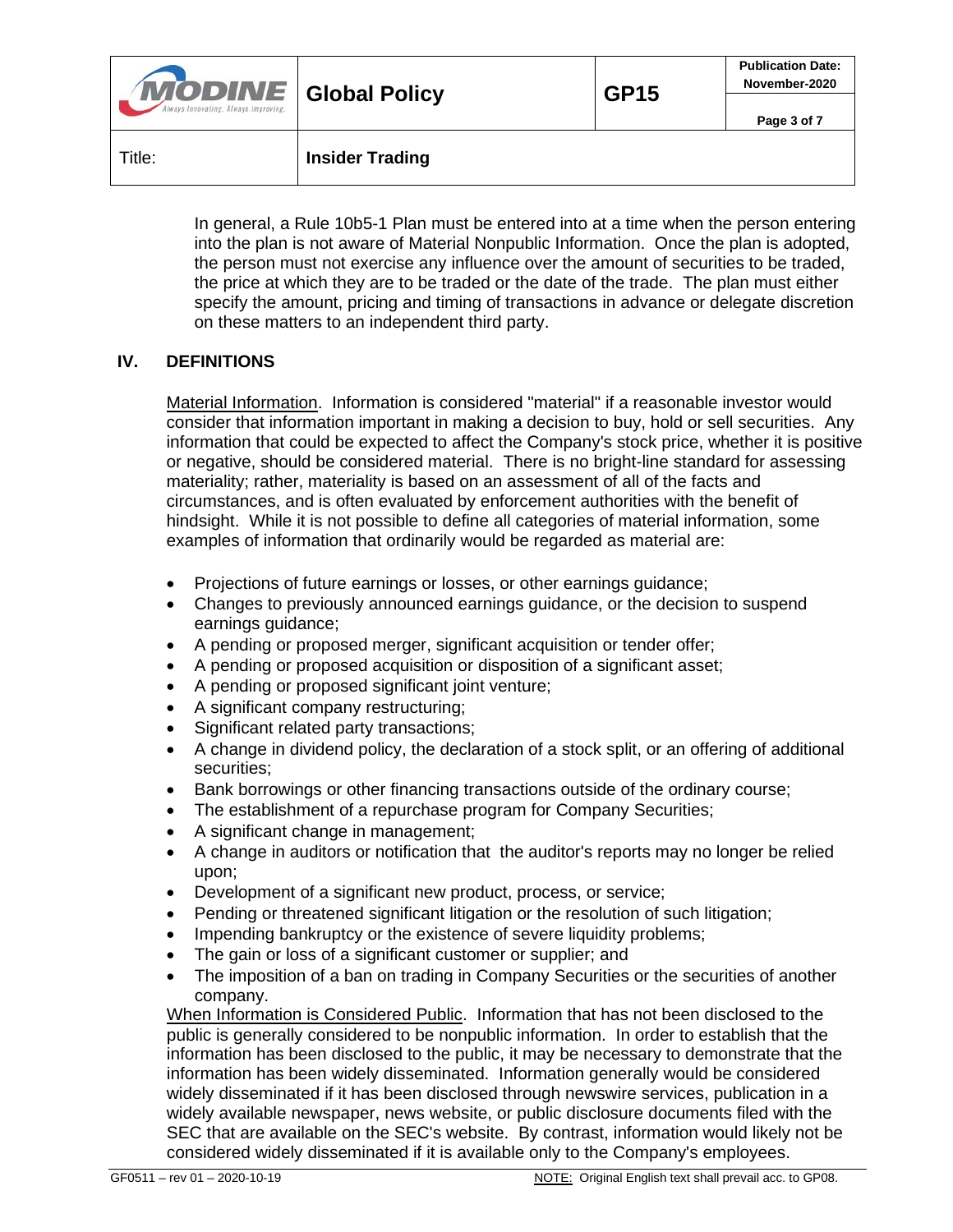| <b>MODINE</b> Global Policy<br>Always Innovating, Always Improving, |                        | <b>GP15</b> | <b>Publication Date:</b><br>November-2020 |
|---------------------------------------------------------------------|------------------------|-------------|-------------------------------------------|
|                                                                     |                        |             | Page 4 of 7                               |
| Title:                                                              | <b>Insider Trading</b> |             |                                           |

Once information is widely disseminated, it is still necessary to afford the investing public sufficient time to absorb the information. As a general rule, information should not be considered fully absorbed by the marketplace until the second business day after the information is released. If, for example, the Company were to make a material announcement on a Monday, it is likely not to be considered fully absorbed until Wednesday. Depending on the particular circumstances, the Company may determine that a longer or shorter period should apply to the release of specific Material Nonpublic Information.

Material Nonpublic Information is, thus, information that is considered "material" (as defined above), but is not yet "public" (as defined above).

### **V. PROCEDURES AND RESTRICTIONS**

The Company has established additional procedures in order to assist the Company in the administration of this Policy, to facilitate compliance with laws prohibiting insider trading while individuals are in possession of Material Nonpublic Information, and to avoid the appearance of any impropriety.

- A. Pre-Clearance Procedures for Section 16 Insiders. Section 16 Insiders may not engage in any transaction in Company Securities, including the entry into a 10b5-1 Plan relating to Company Securities, without first obtaining pre-clearance of the transaction from the Reviewing Officer. A request for pre-clearance should be submitted to the Reviewing Officer at least two business days in advance of the proposed transaction. Any Rule 10b5-1 Plan must be submitted for approval five business days prior to the entry into the Rule 10b5-1 Plan. No further pre-approval of transactions conducted pursuant to the Rule 10b5-1 Plan will be required. However, as always, Section 16 Insiders must report all transactions to the Legal Department immediately in order to ensure proper and timely public disclosure. The Reviewing Officer is under no obligation to approve a transaction submitted for pre-clearance, and may determine not to permit the transaction. If a person seeks pre-clearance and permission to engage in the transaction is denied, then he or she should refrain from initiating any transaction in Company Securities, and should not inform any other person of the restriction.
- B. Quarterly Trading Restrictions. Section 16 Insiders may not conduct any transactions involving the Company's Securities (other than as specified by this Policy), during a "Blackout Period" beginning on the first day of each fiscal quarter and ending on the morning of the second business day following the date of the public release of the Company's earnings results for that quarter. In other words, these persons may only conduct transactions in Company Securities during the "Open Window" beginning on the morning of the second business day following the public release of the Company's quarterly earnings and ending on the last day of the fiscal quarter.

As a precaution, other Covered Individuals may choose to limit their transactions involving Company securities to the "Open Windows" period. However, ultimate responsibility for ensuring compliance remains with the Covered Individual.

C. Event-Specific Trading Restriction Periods for Designated Covered Individuals. From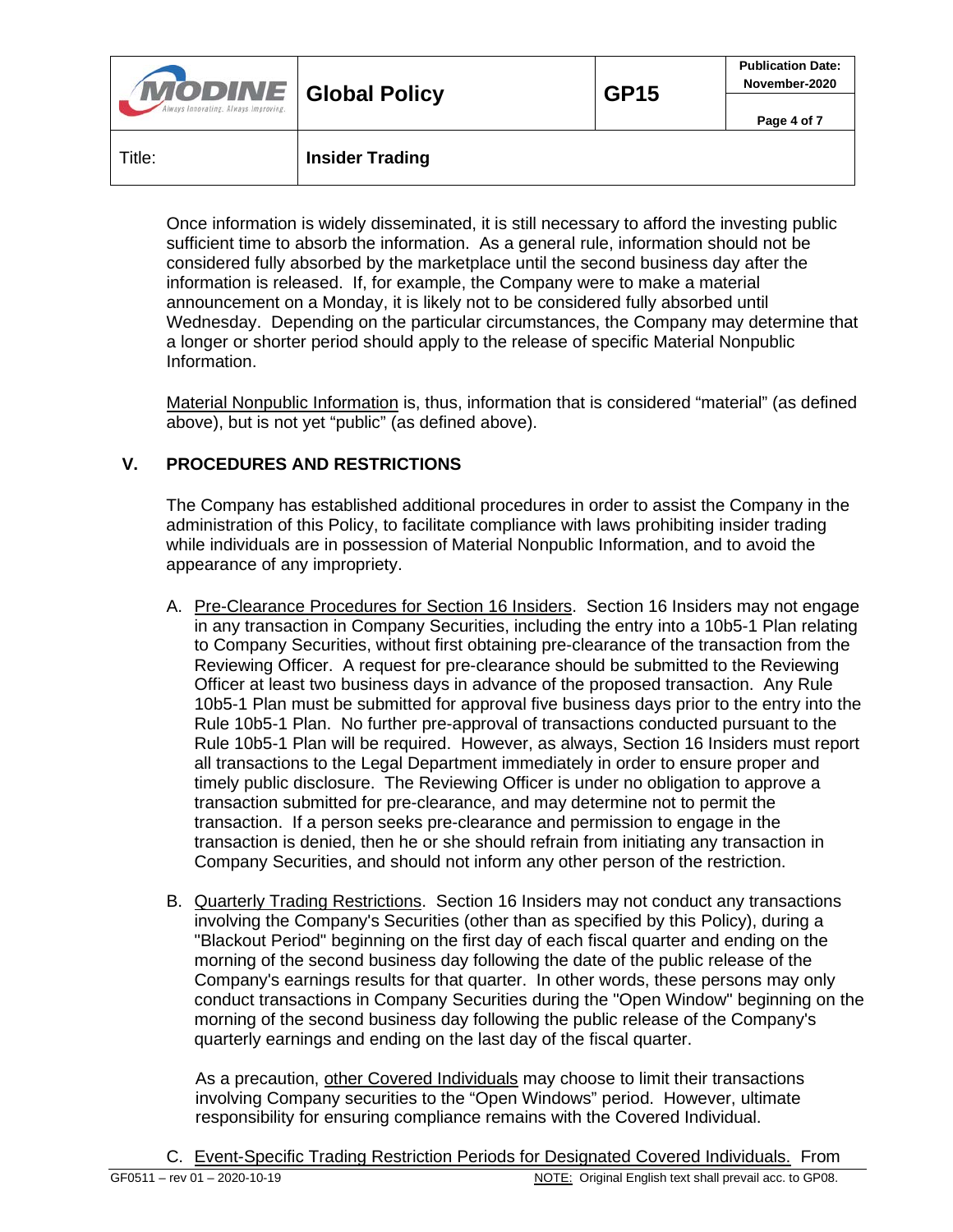| <b>MODINE</b> Global Policy<br>Always Innovating, Always Improving, |                        | <b>GP15</b> | <b>Publication Date:</b><br>November-2020 |
|---------------------------------------------------------------------|------------------------|-------------|-------------------------------------------|
|                                                                     |                        |             | Page 5 of 7                               |
| Title:                                                              | <b>Insider Trading</b> |             |                                           |

time to time, an event may occur or information may develop that is material to the Company and is known by only a few Covered Individuals. So long as the event or information remains material and nonpublic, the persons designated by the Reviewing Officer may not trade Company Securities for a period of time, which may extend beyond the typical Blackout Period described above. In that situation, the Reviewing Officer will notify these persons that they should not trade in the Company's Securities, perhaps without disclosing the reason for the restriction. The existence of an event- or information-specific trading restriction period or extension of a Blackout Period will not be announced to the Company as a whole, and should not be communicated by the Covered Individuals to any other person.

D. Special and Prohibited Transactions. The Company has determined that there is a heightened legal risk and/or the appearance of improper or inappropriate conduct if Covered Individuals engage in certain types of transactions. Therefore, it is the Company's policy that the Covered Individuals listed below may not engage in the transactions as described below:

Short Sales. Short sales of Company Securities (i.e., the sale of a security that the seller does not own) may evidence an expectation on the part of the seller that the securities will decline in value, and, therefore, have the potential to signal to the market that the seller lacks confidence in the Company's prospects. In addition, short sales may reduce a seller's incentive to seek to improve the Company's performance. For these reasons, short sales of Company Securities are prohibited for all Covered Individuals.

Hedging Transactions. Hedging or monetization transactions can be accomplished through a number of possible mechanisms, including through the use of financial instruments such as prepaid variable forwards, equity swaps, collars and exchange funds. Such hedging transactions may permit a person to continue to own Company Securities obtained through employee benefit plans or otherwise, but without the full risks and rewards of ownership. When that occurs, the director, officer or employee may no longer have the same objectives as the Company's other shareholders. For these reasons, hedging or monetization transactions of Company Securities are prohibited for all Covered Individuals.

Short-Term ("short swing") Trading. Section 16 Insiders may not sell any Company Securities of the same class during the six months following the purchase of such securities (and vice versa as to purchases of Company Securities).

Pledging Transactions. Securities held in a margin account as collateral for a margin loan or otherwise pledged as collateral in any way may be sold by the broker without the customer's consent. Because such a sale may occur at a time when the pledger is aware of Material Nonpublic Information or otherwise is not permitted to trade in Company Securities, Section 16 Insiders are prohibited from holding Company Securities in a margin account or otherwise pledging Company Securities as collateral.

Standing and Limit Orders. Standing and limit orders (except standing and limit orders under approved Rule 10b5-1 Plans) create heightened risks for insider trading violations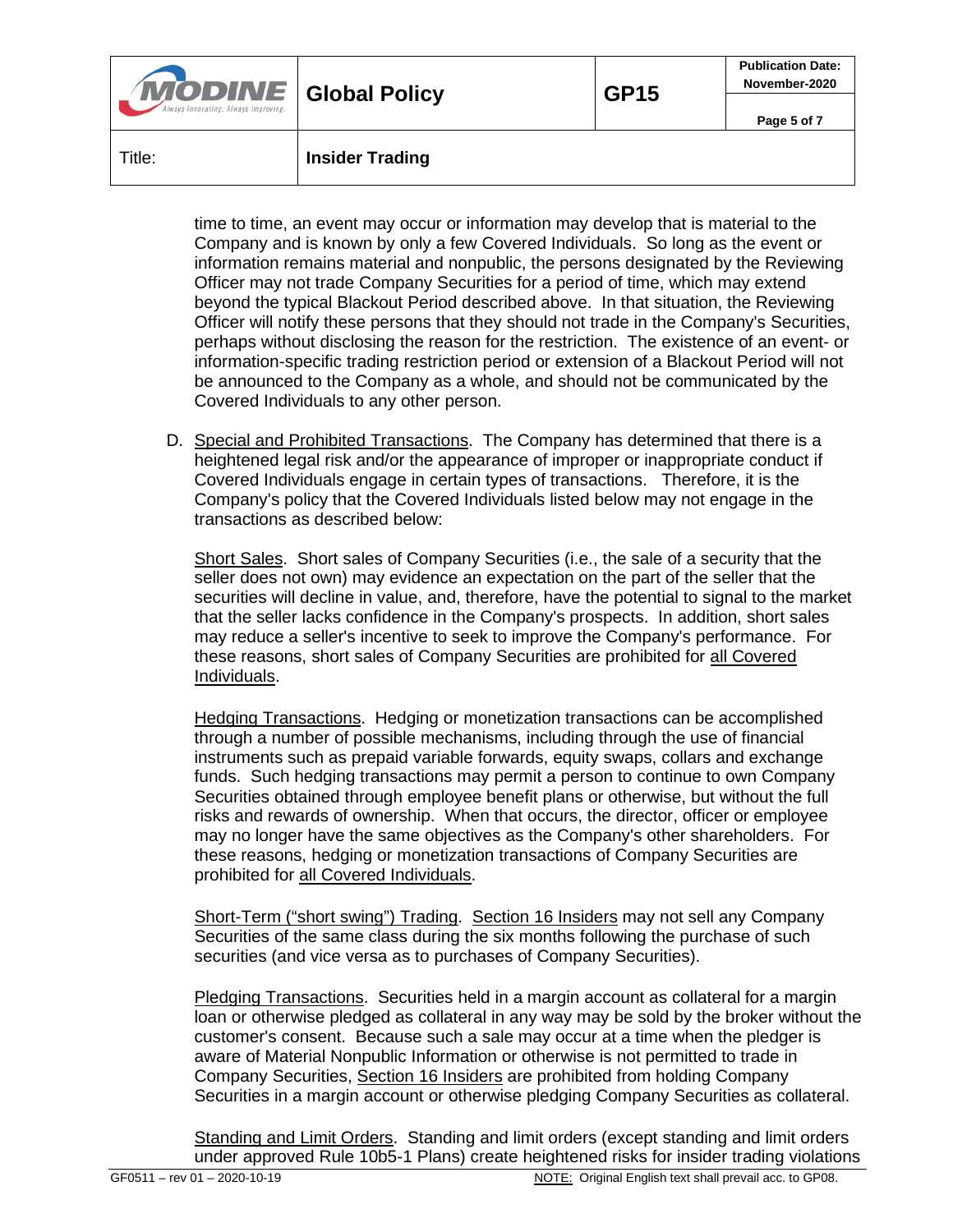| <b>MODINE</b> Global Policy<br>Always Innovating, Always Improving, |                        | <b>GP15</b> | <b>Publication Date:</b><br>November-2020 |
|---------------------------------------------------------------------|------------------------|-------------|-------------------------------------------|
|                                                                     |                        |             | Page 6 of 7                               |
| Title:                                                              | <b>Insider Trading</b> |             |                                           |

similar to the use of margin accounts. There is no control over the timing of purchases or sales that result from standing instructions to a broker, and as a result the broker could execute a transaction when a director, officer or other employee is in possession of Material Nonpublic Information. The Company therefore prohibits Section 16 Insiders from placing standing or limit orders on Company Securities.

E. Post-Termination Transactions. This Policy continues to apply to transactions in Company Securities even after termination of a Covered Individual's service to the Company. If a Covered Individual is in possession of Material Nonpublic Information when his or her service terminates, that Covered Individual may not trade in Company Securities until that information has become public or is no longer material.

### **F. COMPLIANCE RESPONSIBILITY**

Covered Individuals have ethical and legal obligations to maintain the confidentiality of information about the Company and to not engage in transactions in Company Securities while in possession of Material Nonpublic Information. Each Covered Individual is responsible for making sure that he or she complies with this Policy. In all cases, the responsibility for determining whether that Covered Individual is in possession of Material Nonpublic Information rests with that Covered Individual, and no action or inaction on the part of the Company, the Reviewing Officer or any other employee or director will insulate such Covered Individual from liability under applicable securities laws. Covered Individuals could be subject to severe legal penalties as well as disciplinary action by the Company for any conduct prohibited by this Policy or applicable securities laws, as described below in more detail under the heading "Consequences of Violations."

#### **G. CONSEQUENCES OF VIOLATIONS**

The purchase or sale of Company Securities while aware of Material Nonpublic Information, or the disclosure of Material Nonpublic Information to others who then trade in the Company's Securities, is prohibited by law. Insider trading violations are pursued vigorously by the United States Securities and Exchange Commission ("SEC"), by U.S. Attorneys and by state enforcement authorities as well as by foreign jurisdictions. Punishment for insider trading violations is severe, and could include significant fines and imprisonment. While the regulatory authorities concentrate their efforts on the individuals who trade, or who tip inside information to others who trade, the federal securities laws also impose potential liability on companies and other "controlling persons" if they fail to take reasonable steps to prevent insider trading by company personnel.

In addition, a Covered Individual's failure to comply with this Policy may subject the Covered Individual to Company-imposed disciplinary actions, including dismissal for cause, whether or not the employee's failure to comply results in a violation of law.